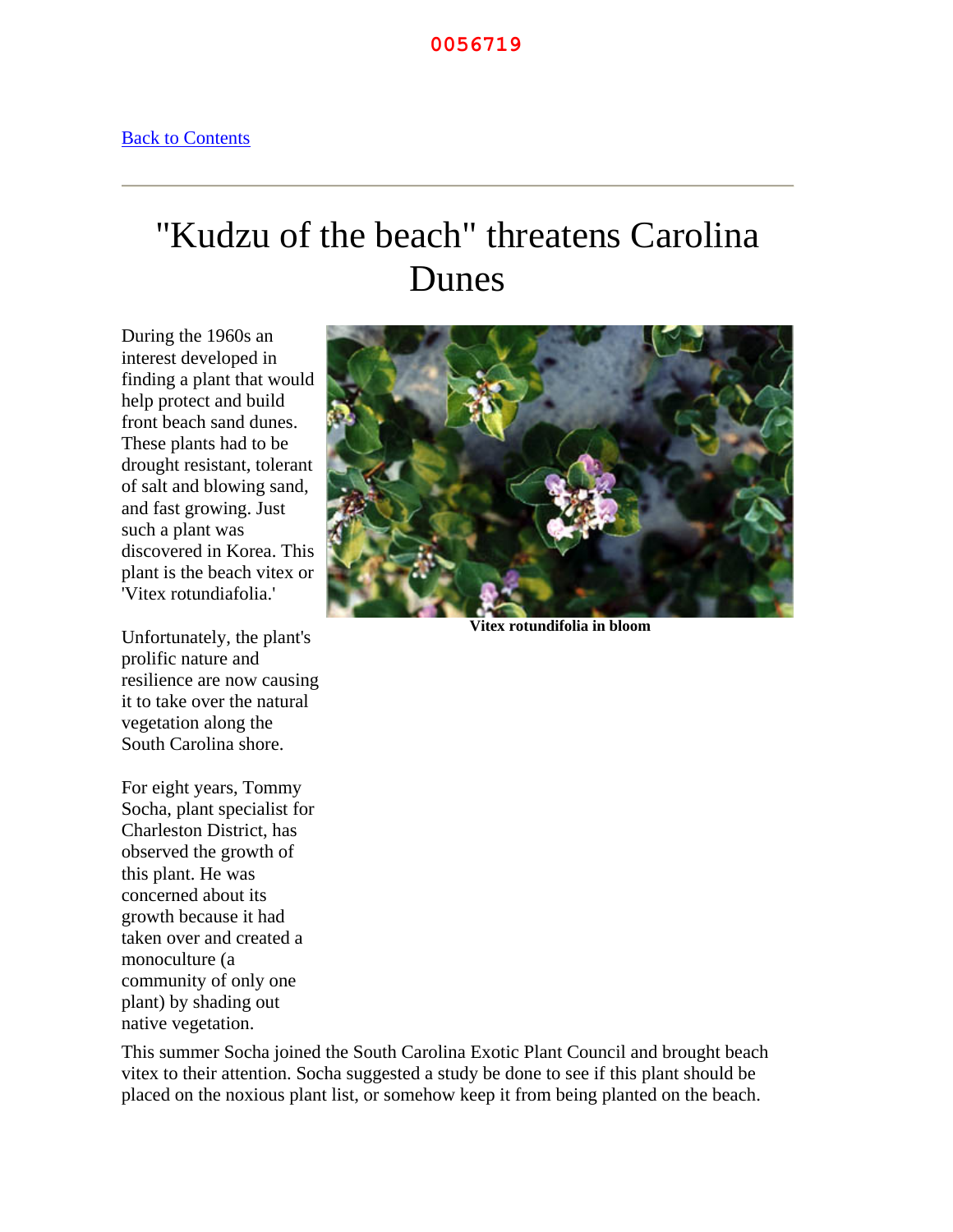

**Vitex rotundifolia in full bloomand growing in the dunes along the South Carolina coastline**.

Socha first noticed the plant while working on a Corps project to rebuild 25 miles of the South Carolina coast from North Myrtle Beach to Garden City Beach. In spring of 1996, the Corps planted two plots to test dune stabilization plant materials. The Corps spent more than \$2 million on grass and fencing to establish frontal dunes along the South Carolina coastline, and the dunes were doing exceptionally well. In some areas they have grown to more than seven feet tall with a bottom width of 30 feet.

So the last thing the Corps wanted was this dune system to be placed in danger.

In plant material planted in a beach side yard of a residence on Pawley's Island, Socha noticed a vine plant with beautiful blue flowers. This plant was below the high-tide line and healthy. It surrounded the test plants, which were mingled sea oats and bitter panicum.

Then, a couple of years ago in Georgetown County, Betsy Brabson, a sea turtle volunteer, saw beach vitex spreading quickly on the beach near her home. Last year, Brabson documented that the plant was spreading when she counted 167 new plants in less than half a mile of DeBordieu Beach. Brabson and other sea turtle volunteers have observed the plant spreading in or near turtle nesting areas, where its fibrous roots can trap turtles and destroy eggs.

Socha invited Dr. Robert Eplie and Randy Westbrook from the U.S. Department of Agriculture's Animal and Plant Health Inspection Service Plant Protection and Quarantine, and Gene Hardee, Alex Johnson, and Debbie Mann from the Natural Resource Conservation Service (NRCS) to identify and evaluate this plant for possible use in the dune stabilization project.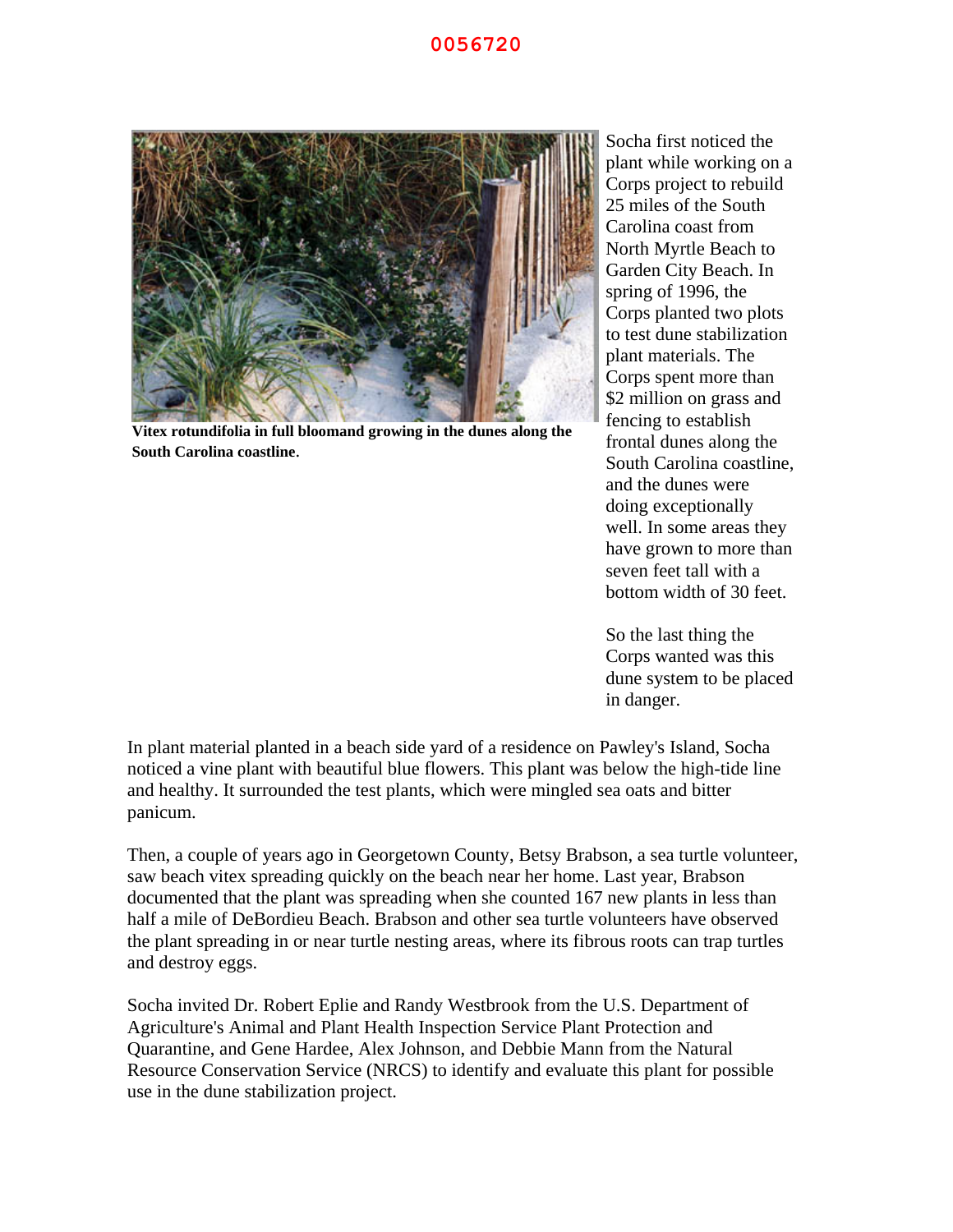## **0056721**

After a short time of examining the plant, both Westbrook and Eplie strongly agreed that this plant should not be used. They discovered that on the backside of the dune, the beach vitex had overtaken silver leaf eleagnus, itself an aggressive plant. The beach vitex was creating a monoculture on the frontal dunes.

Additional sites along the beach were identified where beach vitex was well established. Its runners measured more than 10 meters (about 33 feet) long, and may have been longer but the plants were so thick that team members could not go any further to measure. It was learned later that this location had been landscaped with more than 500 vitex plants at the request of the homeowner.

Eplie identified this plant as beach vitex. Robin Roecker, President of the South Carolina Exotic Plant Council, researched the plant and found out that it is a member of the mint family, a sprawling, woody shrub native to Hawaiian and Korean beaches. It was introduced to the South Carolina coast in the 1980s to control erosion, and as a salttolerant, fast-growing landscape plant. Beach vitex appears to thrive in full sun, sandy soils, and moderate temperatures.

Also known as chasteberry, kolokolo kahakai, or monk's pepper, beach vitex typically grows up to eight feet in diameter and from six inches to two feet tall, but it can reach four feet tall and 12 feet wide when protected from wind and salt spray. The round leaves are gray-green to silvery, one to two inches long, and have a spicy fragrance. The flowers are typically bluish-purple, one inch wide, and grow in small clusters at the branch ends. The round fruits are about a quarter-inch in diameter and bluish-purple to black when ripe.

Documentation of impacts of this plant to the dune ecosystem is ongoing. Besides impacts on sea turtles, beach vitex could threaten sea beach amaranth, and sea oats.

Any beach vitex occurring on the dunes was either planted illegally or arrived there from nearby landscaped yards. It has been seen on Pawleys Island, Debordieu, Garden City, Surfside, Litchfield, and Isle of Palms. The plant is still being sold in local nurseries, as well as wholesale growers in Texas, Virginia, and Alabama.

Planting on the dunes is regulated by the state Office of Ocean and Coastal Resource Management, which requires people to get a permit before planting in dunes under its jurisdiction. Permits are only granted for planting sea oats, American beach grass, and panic grass, though there is no requirement that other plants be removed.

Today, beach vitex appears to be taking over primary beach dunes. It has been described in news articles as the "kudzu of the coast." Major efforts are underway to document the occurrence and spread of beach vitex, to increase public awareness of its potential invasiveness, and to explore methods of control while restoring native beach dune vegetation.

Charleston District is working with invasive species researchers at the Engineering